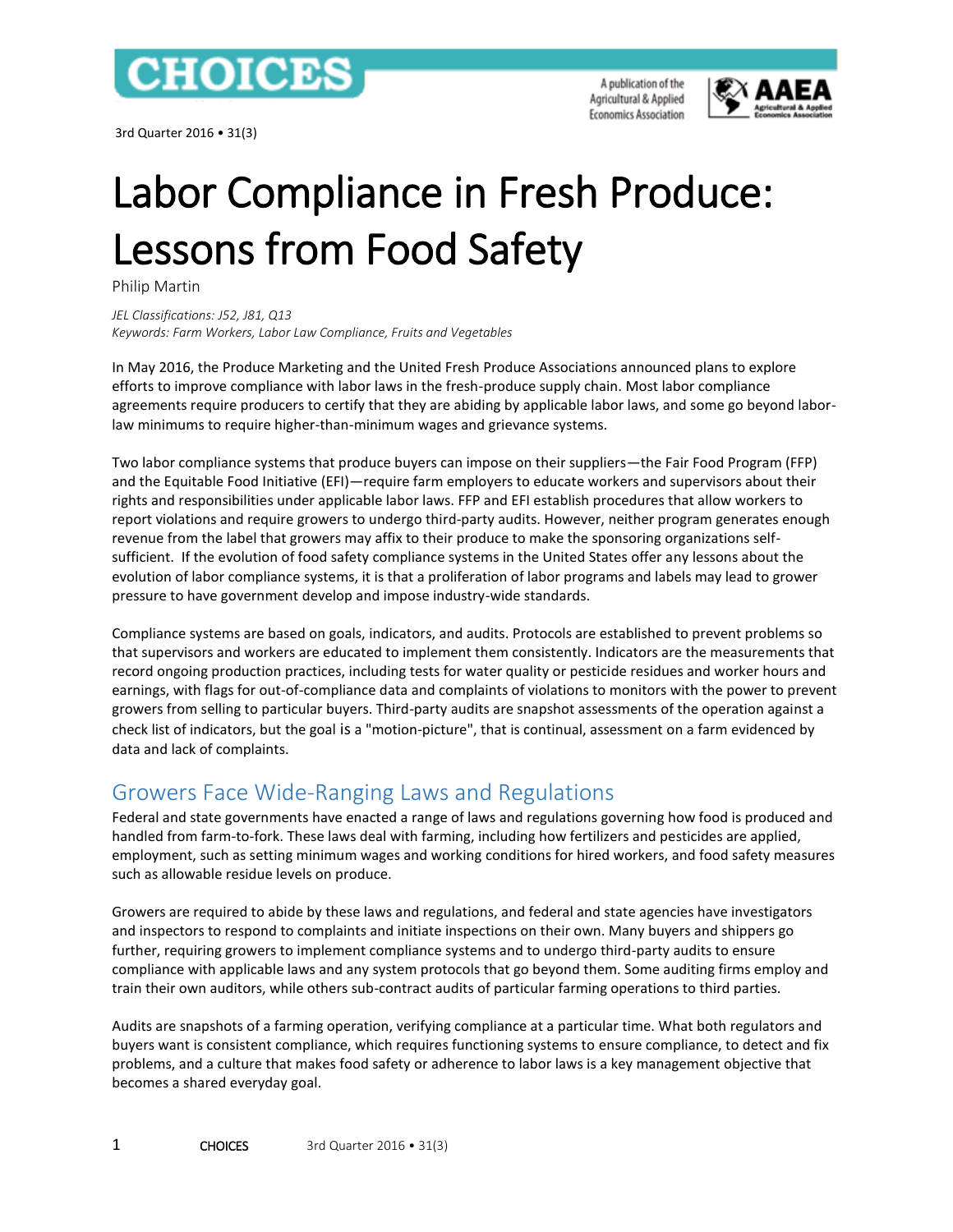Both quantitative and qualitative data are collected by third-party auditors under food safety and labor compliance systems, but they are generally not reviewed unless problems arise. Indeed, industry leaders and researchers note that food safety data are more often stored and ignored unless there are problems rather than analyzed. There is a similar lack of analysis of farm labor data, with no before-and-after analyses of indicators such as worker earnings, turnover, and retention on participating farms or comparisons between farms producing similar commodities that are in and out of labor compliance programs.



The data collected under compliance systems are private, and are generally not available to researchers. Discussions with those involved in farm labor compliance programs suggest that while worker advocates believe wage and employment indicators improve after program implementation, they have not analyzed labor data. Participating growers, some of whom consider participation in compliance programs a "necessary evil" to sell their produce, have not requested or released before-and-after comparisons of worker turnover, productivity, or other indicators of impacts.

# Evolution of Food-Safety Compliance Systems

Food-safety compliance systems developed as defensive reactions to food-borne illnesses that reduced demand and prices for affected commodities (Cook, 2011). Compliance systems help to overcome the externality that one producer's unsafe practices can adversely affect all producers by requiring all producers to follow food safety standards. Food-safety systems can be commodity wide or apply only to producers selling to particular buyers.

Food safety became a major issue in 1993 when 623 people, mostly young children, were sickened by *Escherichia coli* (*E. coli*) O157:H7 bacteria in undercooked beef patties at 73 Jack in the Box restaurants in the western United States. Four children died and almost 200 were left with permanent injuries. The litigation resulted in individual and class-action settlements totaling more than \$50 million, the largest payments made until that date for foodborne illnesses.

As a result of the Jack in the Box incident, the U.S. Department of Agriculture (USDA) made the presence of *E. coli* in ground beef an illegal adulterant and the FDA raised the minimum recommended temperature for cooking hamburger from 140 to 155 degrees. Most meat producers introduced Hazard Analysis and Critical Control Point (HACCP) systems to ensure that their food was safe at each point in the production process. The beef industry invested \$30 million in food safety in the two decades after the Jack in the Box incident, 95% to deal with *E. coli* (Andrews, 2013). A steam pasteurization process that killed *E. coli* was approved by USDA in 1995, and was soon used by most major meat processors.

Bill Marler, who represented some of the Jack in the Box victims, said that *E. coli*-related illnesses linked to beef accounted for 90% of his firm's food-borne illness revenue between 1993 and 2005. Today beef-related cases represent less than 5% of Marler's revenue, that is, the beef industry's response to the Jack in the Box incident has dramatically reduced beef-related illnesses and litigation (Andrews, 2013).

The number of produce-linked illnesses doubled between 1980-1987 and 1987-1995, prompting government and industry efforts to implement Good Agricultural Practices (GAPs) to prevent the contamination of fresh produce. GAPs and third-party audits changed the culture of many produce firms, encouraging them to treat food safety as an ongoing challenge and to develop risk-reduction programs.

Bagged spinach on September 14, 2006 was linked to an *E. coli* O157:H7 outbreak that killed three people and hospitalized over 100. The contaminated spinach was less than 1,000 pounds of the 680 million pounds of spinach a year consumed by Americans, but led to the recall of all bagged spinach and a slow recovery in fresh spinach sales and prices. The contaminated spinach was eventually traced to a 51-acre field leased by a spinach grower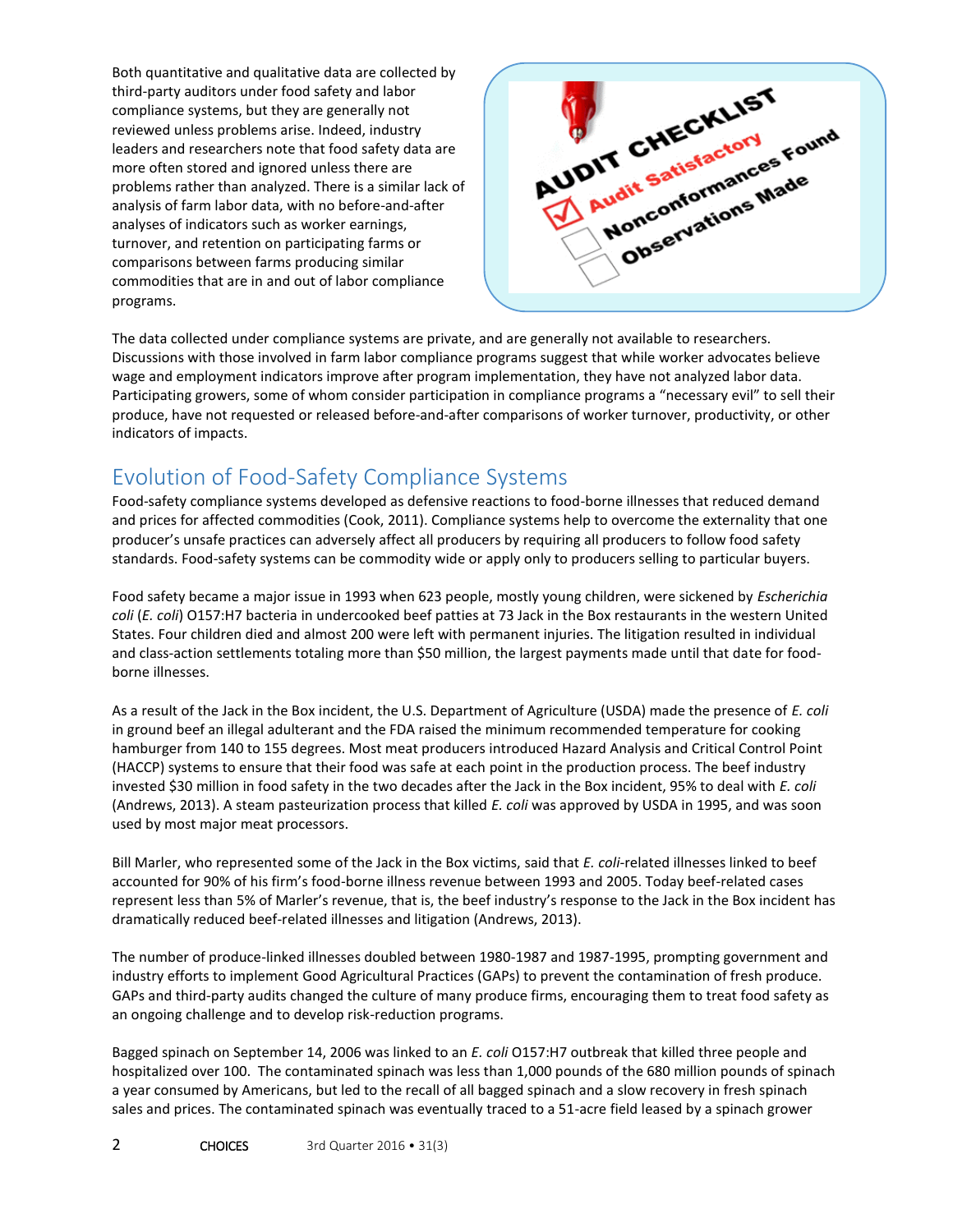from a cattle rancher, with *E. coli* found in nearby cattle and wild pig feces and river water. The fact that the contaminated spinach was mixed with other spinach meant that, instead of sickening only a few, thousands became ill (Calvin, 2007).

Spinach's so-called "9/14 moment" convinced industry leaders of the need for food-safety standards to restore consumer confidence in leafy green vegetables, which were approved as the voluntary California Leafy Green Products Handler Marketing Agreement (LGMA) of 2007. The 71 handlers who accounted for 99% of the leafy greens produced in California agreed to buy produce only from growers who agreed to implement best practices to ensure that their produce was safe and to have trace-back systems to discover exactly where and how any foodillness outbreaks occurred.

The Food Safety Modernization Act (FSMA, PL 111-353) gave the FDA new powers to require food producers to take steps to prevent contamination and to document their food-safety efforts. FDA issued regulations in November 2015 that incorporate many of the best practices developed by the LGMA to govern how U.S. fruits and vegetables are grown, harvested, cooled, and transported, including worker training, health and hygiene and monitoring irrigation water, fertilizers, animals near fields, and equipment (Collart, 2016).

Experience with food-safety systems suggests three lessons for labor compliance systems:

- First, food-safety protocols have both bottom-up and top-down qualities. GAPs were responses to foodsafety issues on individual farms and commodities and were spread by industry associations, but the eventual response was a top-down government-led effort that developed minimum standards for all producers. Similarly, labor-compliance can be bottom-up, as when a union organizes the workers employed by a grower who pays low wages or this grower cannot recruit or retain workers, or top-down, as when the threat of federal and state penalties or the inability to sell produce to preferred buyers induces grower compliance with labor laws.
- Second, whether inspected by governments or third-parties, audits are snapshots of practices on the day and place inspected. More important are systems and cultures to ensure that food safety protocols or labor laws are obeyed consistently in order to avoid cases in which farms found in compliance on one day are found in violation on another. Collecting data and recording and responding to complaints are vital to monitoring compliance.
- Third, food-safety audits and systems were developed primarily as a defensive reaction to outbreaks of illness that imposed negative externalities on all producers. Some of the first food-safety systems offered price premiums to compliant growers, but these disappeared after "everyone complied." Buyers and consumers expect food to be safe, making it hard to sustain premiums for compliant farms (Crespi and Marette, 2001). Farm labor compliance systems today are in the premium-price, good seal-of-approval phase during which the relatively few growers participating get premium prices or easier access to preferred buyers.

## Different Approaches to Farm-Labor Compliance

Compliance with labor laws can arise in bottom-up fashion, as when workers refuse to work for farmers who do not pay at least minimum wages, or top-down, as when buyers require growers to abide by standards and have their compliance certified to sell their produce. In tight labor markets, bottom-up worker behavior can encourage farmers to comply with labor laws in order to obtain workers, since workers with other job options reject substandard jobs.

Workers can quit jobs at poor farms, feel empowered to complain to enforcement authorities, or form unions to negotiate wage increases and improve working conditions. For example, the slowdown in new—unauthorized workers since the 2008-2009 recession has forced "better" growers to abandon policies that refused to rehire within a season any worker who quit temporarily for a better paying job, an example of a tight labor market improving worker bargaining power (Martin, 2016).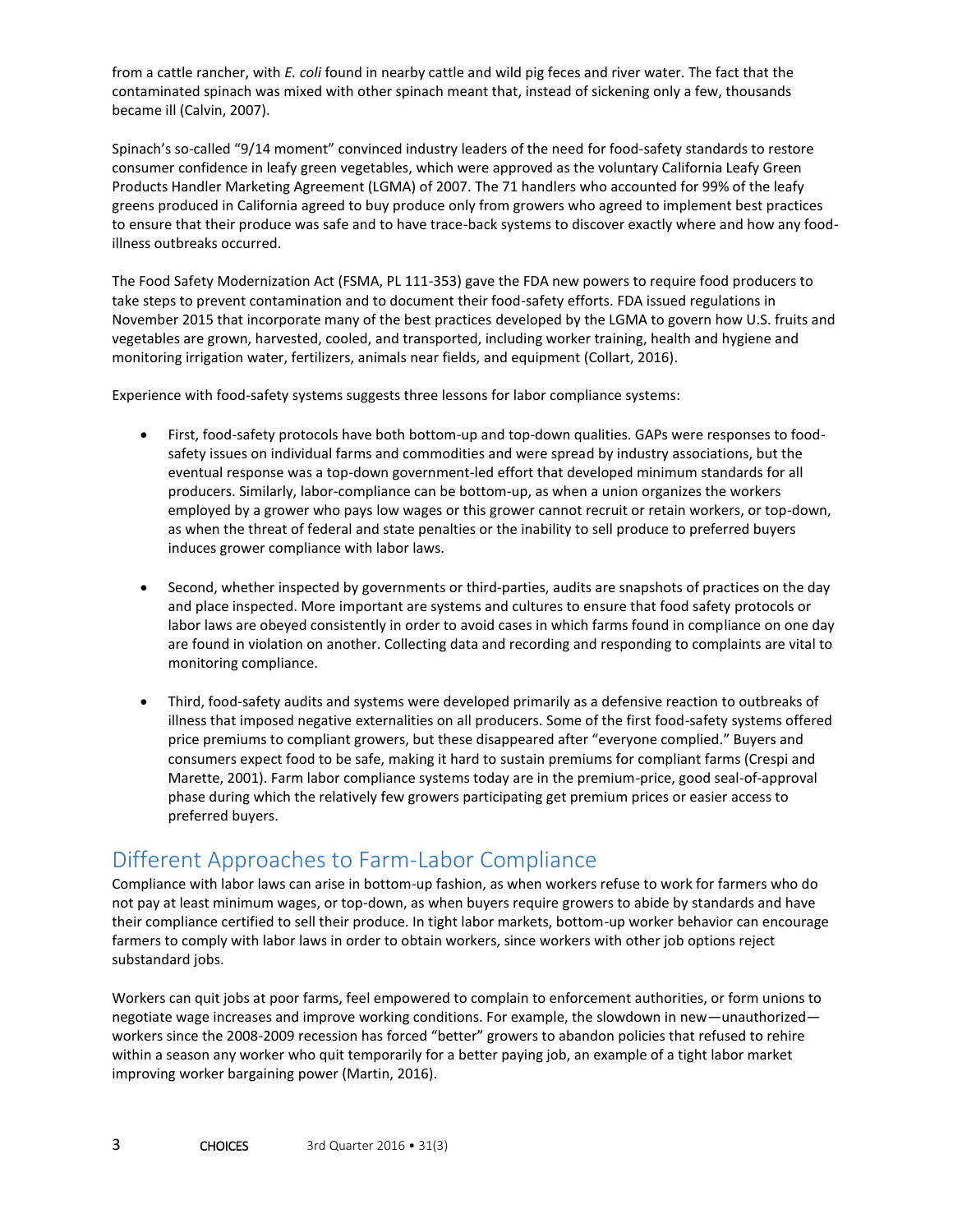Top-down compliance programs encourage employers to comply with labor laws to avoid a penalty or to receive a benefit. Sticks or penalties include fines for violations, and carrots or incentives include premium prices, preferred access to buyers, or a label that makes a particular commodity more desirable to consumers. Top-down compliance can involve individual growers, as with labor law enforcement, or many growers, as with agreements negotiated between worker advocates and buyers that provide benefits to certified growers.

#### Fair Food Program

The best-known farm labor compliance program is the FFP of the Coalition of Immokalee Workers (CIW) in southwestern Florida (Rural Migration News). The CIW effort began in bottom-up fashion, as the CIW pressed major Florida tomato growers in the 1990s to raise piece-rate wages from \$0.40 for picking a 32-pound bucket of mature-green tomatoes—picked green and ripened with ethylene—educate workers about their rights, and implement a grievance system with neutrals to deal with worker complaints. CIW supporters engaged in work stoppages and hunger strikes to pressure tomato growers to accept the FFP, and enlisted the help of former President Carter, who promised to mediate talks between workers and tomato growers in 1998, but tomato growers refused to negotiate.

The CIW in 2001 switched to a top-down strategy that pressured tomato buyers to require growers to comply with the FFP in order to sell their tomatoes. The CIW picketed Taco Bell outlets on college campuses until Taco Bell in 2005 became the first major buyer to join the FFP, paying a premium for the Florida tomatoes that it buys that growers pass on to workers.

The FFP requires growers to obey all applicable labor laws, but goes beyond labor law compliance to require that farm workers on participating farms be educated about their rights. Health and safety committees with worker representatives on participating farms monitor compliance, and complaints are investigated by neutrals employed by the Sarasota-based Fair Food Standards Council, which monitors a 24-hour complaint hotline, responds to worker complaints within two or three days, and audits FFP farms by interviewing half of the workers in every crew.

The FFP also requires tomato buyers to pay growers an extra \$0.015 a pound for the Florida mature-green tomatoes they buy. Growers keep \$0.02 or 13% of the premium to cover administrative costs and pass \$0.13 cents or 87% of the extra funds to tomato pickers. When workers are picking tomatoes, they do not know if they will be earning the extra pay, which is received only for tomatoes that are sold to FFP buyers.

The FFP code requires growers to use technology to record hours worked, with workers checking in and out so that their hours of work are recorded accurately. Growers rather than contractors are considered the employers of all workers on their property, and pay stubs must have information required by law plus a line for the FFP premium pay and a telephone number that workers can use to make complaints.

The FFP covers 17 major tomato growers who may employ a peak 30,000 workers. The Quarterly Census of Employment and Wages reported that an average 15,000 workers on 300 Florida vegetable farms were paid total wages of \$372 million in 2015, an average of almost \$500 a week; FFP premiums often add \$30 to \$60 to weekly pay (FFP, 2016). Under the FFP, growers are not permitted to require workers to cup or overfill their buckets, which the CIW estimates adds 10% to worker earnings because workers can fill more buckets that are level-full.

The CIW has agreements with major tomato buyers, including McDonald's, Subway, Wal-Mart, and Sodexo. CIW and FFS Council staff are paid from foundation grants, a funding system that the CIW hopes to change with the FFP label unveiled in October 2014, so that payments for use of the label will eventually cover staff costs. The FFP is expanding, covering the tomatoes produced by Florida-based growers on the eastern seaboard during the summer months and peppers and strawberries grown in Florida.

The CIW reported that \$5.2 million in extra payments were made to tomato pickers in 2010-2011, reflecting funds that had been held in escrow from previous years, an average \$3.1 million in 2011-2012 and 2012-2013, and almost \$4.1 million in 2014-2015 (FFP, 2016). Florida growers shipped 35 million 25-pound cartons of tomatoes a year recently or about 875 million pounds. The \$4.1 million in FFP premiums could apply to 315 million pounds or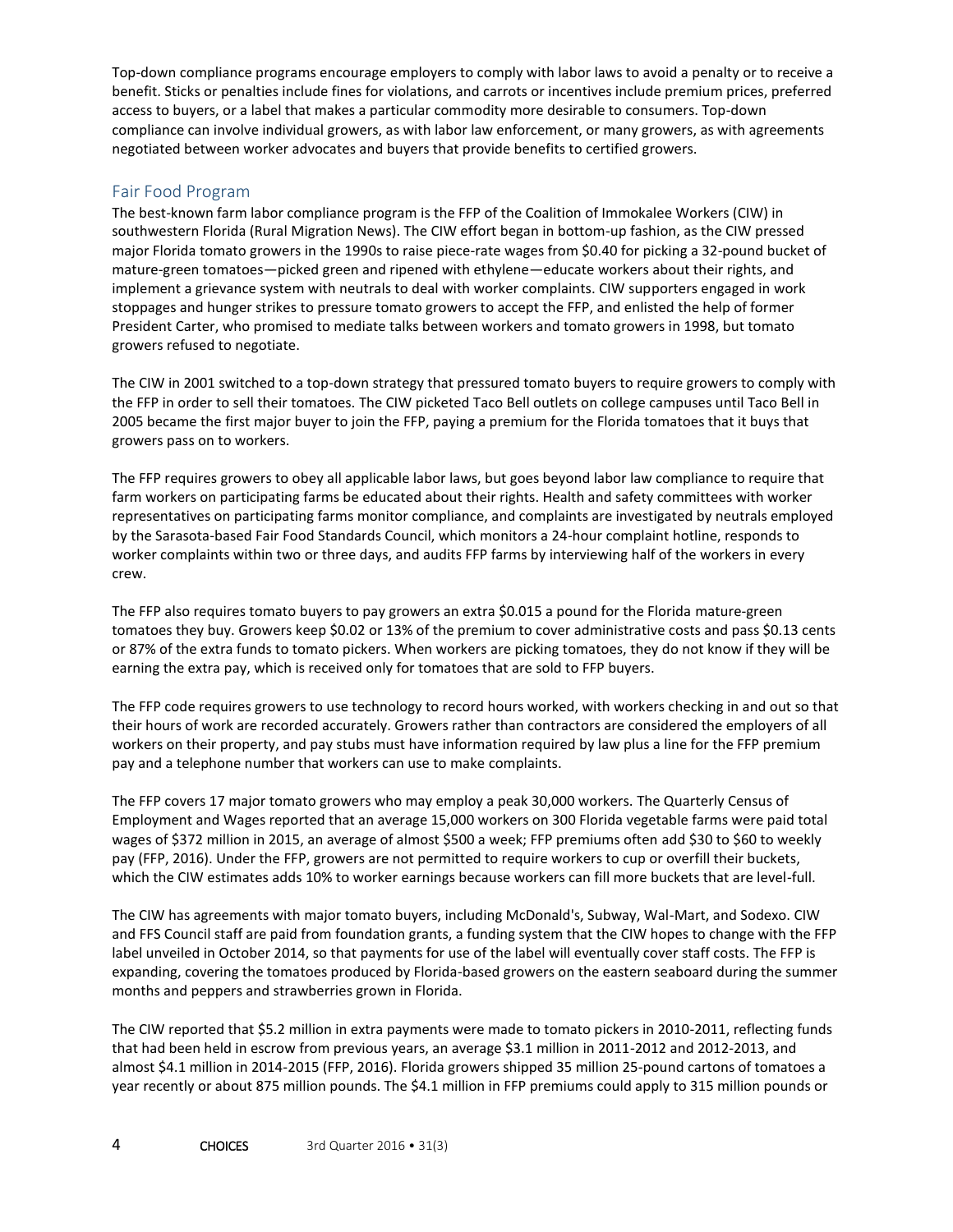36% of the crop, but it should be emphasized that some tomatoes generate higher per-pound premiums for workers, such as cherry and grape tomatoes.

The effects of the FPP on worker satisfaction, productivity, and turnover have not been studied. CIW staff report that some FFP growers are issuing fewer W-2 statements with stable production, suggesting less worker turnover. They also report fewer workers leaving tomato harvesting as production ebbs to work in higher-earning blueberries, where farms do not participate in the FFP.

The FFS Council investigated over 1,400 worker complaints in the past five years. The usual remedy for a valid complaint is grower agreement to fix the problem and to develop a plan of action to prevent recurrence, such as retraining or dismissing supervisors. If a farm sells some tomatoes to an FFP buyer, then all of the farm's workers are covered by the FFP, a policy that extends FFP standards to workers even when they are not picking for buyers who are paying the price premium.

#### Equitable Food Initiative

The Equitable Food Initiative was launched in 2012 by Oxfam America and the United Farm Workers (UFW) union with the support of Costco (EFI, 2016). The EFI aims to cover workers in all commodities in all of the United States as well as Canada and Mexico. EFI standards assess labor, food safety, and environmental sustainability on individual farms. The standards call for full compliance with federal, state, and local labor laws, compliance with GAPs for food safety, and for growers to manage "pests without the use of hazardous pesticides, sound crop management, nutrient and water resources, management of the surrounding habitat and worker involvement."

A key element of each category, labor, food safety, and sustainability, is worker involvement in the formulation of the standards, training about their content, and input in implementing them. Farm workers are to be "trained their rights and responsibilities, educated about the standards and constructive



From a farm certified to comply with the Equitable Food Initiative Standard for labor, pest management, and food safety.

methods of communicating with their employers, and afforded opportunities for professional development." Worker involvement is to be facilitated through "an authorized worker liaison team or through traditional labor union representation." Workers are to be paid while they are being trained, both men and women are to be represented on liaison teams, and collective bargaining agreements are to take precedence over the standards if their provisions exceed EFI standards.

There are 11 labor standards, many with several benchmarks and indicators. For example, there are 11 health and safety benchmarks, and each has at least one indicator, such as having workers compensation, providing water and toilets, and providing respirators when needed. Labor laws require employers to satisfy most of these benchmarks, but EFI standards go beyond them in labor relations by requiring worker input into employer wage-setting decisions and training to resolve disputes with the option to appeal to third-party neutrals. Employers do not have to provide housing to workers, but if they do, it must satisfy federal, state, and local standards, and the EFI standards clarify that farm worker tenants have the right to invite guests, including union organizers.

The first farming operation certified was an Andrew & Williamson's (A&W) strawberry farm in California in July 2014; a second A&W strawberry farm was certified in 2016. California's Earthbound Farms, a vegetable producer, and Washington's Pacific Agra Farms, an onion producer, have been certified by EFI, as well as several Mexican berry operations and a Canadian vegetable farm.

EFI trains workers and supervisors in EFI standards, with Costco rewarding participating growers with preferential access to its buyers. The EFI emphasizes that hundreds of pickers can monitor food-safety protocols better than third-party auditors who visit farms periodically, and says that some workers who have been trained now realize the importance of food safety.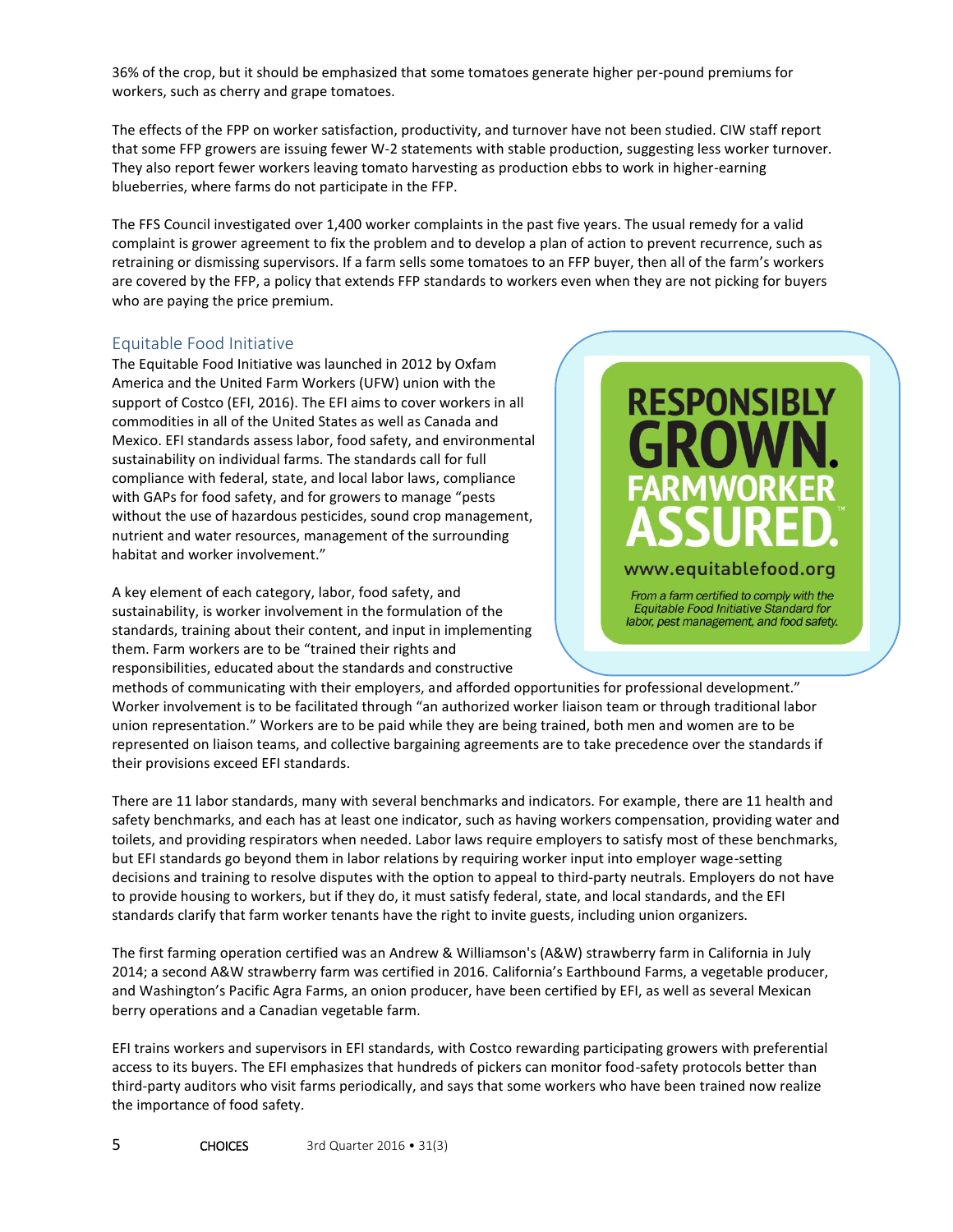Trained supervisors and workers—the multi-stakeholder teams at the heart of EFI—extend their knowledge of EFI standards to the farm's entire workforce to ensure compliance, so that compliance becomes a responsibility of both supervisors and workers. Each farm's teams meet regularly to ensure continued compliance, and workers can report non-compliance to EFI via a smartphone app. Third-party auditors issue compliance certificates that allow farms to put the Responsibly Grown, Farmworker Assured label on their produce for three years.

EFI has a staff of 10 funded by foundation grants to publicize the program, train leadership teams on farms, and work with growers and buyers. The effects of EFI on farm worker earnings, productivity, and turnover have not been evaluated. Anecdotal evidence suggests that growers in the program believe that worker turnover has decreased in response to higher pay, worker feelings of belonging to an organization that cares about them, and end-of-season bonuses.

# Hopes and Challenges for Farm Labor Systems

Compliance systems can be defensive or offensive. In the case of food-safety, systems were largely grower-led defensive reactions to food-borne illnesses that reduced demand and prices for all growers. By contrast, the labor compliance system, FFP, was an employee-led initiative to appeal to consumers of fast-food chains that purchase mature-green tomatoes, asking them to encourage tomato buyers to pay more for tomatoes and require growers to pass the extra payments on to tomato pickers. The labor compliance system, EFI, is an offensive effort led by Costco, Oxfam, and the UFW to develop standards that protect workers; it encourages farmers to participate by giving them preferred access to Costco buyers.

Farm labor compliance systems have not been evaluated to date. Both FFP and EFI are worker advocate-buyer agreements that offer growers access to buyers as an incentive to participate. Compliance is assessed in a 0-1 fashion, but growers are normally given a "reasonable" time to remedy violations before being excluded. Labor compliance systems have not developed indices of compliance with a passing grade, so that participating growers can be ranked and compliance assessed over time. There have been no before-and-after surveys of long-term employees to assess worker satisfaction or to analyze changes in worker earnings, productivity, and retention, and no comparisons of workers on participating and non-participating farms.

The evolution of food safety compliance systems offers hopes and challenges for similar farm labor systems. Any premium prices once received by pioneering growers who adopted food safety compliance systems disappeared as food safety systems became the norm. If there is a similar evolution in farm labor compliance, current preferred access to buyers and premium prices may disappear. The hope is that growers may be able to attract and retain more productive workers if labor compliance increases, especially if compliance programs increase worker and supervisor training and result in more satisfied and productive workers.

## For More Information

Andrews, J. 2013. "Jack in the Box and the Decline of E. coli." *Food Safety News*. Available online: [www.foodsafetynews.com/2013/02/jack-in-the-box-and-the-decline-of-e-coli/](file:///C:/Users/ascheetz/AppData/Local/Microsoft/Windows/Temporary%20Internet%20Files/Content.Outlook/JWFFD5ME/www.foodsafetynews.com/2013/02/jack-in-the-box-and-the-decline-of-e-coli/)

- Calvin, L. 2007. "Outbreak Linked to Spinach Forces Reassessment of Food Safety Practices." *Amber Waves*. June. Available online[: www.ers.usda.gov/amber-waves/2007-june/outbreak-linked-to-spinach-forces](http://www.ers.usda.gov/amber-waves/2007-june/outbreak-linked-to-spinach-forces-reassessment-of-food-safety-practices.aspx)[reassessment-of-food-safety-practices.aspx](http://www.ers.usda.gov/amber-waves/2007-june/outbreak-linked-to-spinach-forces-reassessment-of-food-safety-practices.aspx)
- Collart, A.J. 2016. "The Food Safety Modernization Act and the Marketing of Fresh Produce." *Choices*. Quarter 1. Available online[: http://www.choicesmagazine.org/choices-magazine/theme-articles/producer-impacts-of](http://www.choicesmagazine.org/choices-magazine/theme-articles/producer-impacts-of-the-food-safety-modernization-act/the-food-safety-modernization-act-and-the-marketing-of-fresh-produce)[the-food-safety-modernization-act/the-food-safety-modernization-act-and-the-marketing-of-fresh-produce](http://www.choicesmagazine.org/choices-magazine/theme-articles/producer-impacts-of-the-food-safety-modernization-act/the-food-safety-modernization-act-and-the-marketing-of-fresh-produce)
- Cook, R. 2011. "Fundamental Forces Affecting the U.S. Fresh Berry and Lettuce/Leafy Green Subsectors." *Choices*. Quarter 4. Available online: [www.choicesmagazine.org/choices-magazine/submitted-articles/fundamental](http://www.choicesmagazine.org/choices-magazine/submitted-articles/fundamental-forces-affecting-the-us-fresh-berry-and-lettuceleafy-green-subsectors-)[forces-affecting-the-us-fresh-berry-and-lettuceleafy-green-subsectors-](http://www.choicesmagazine.org/choices-magazine/submitted-articles/fundamental-forces-affecting-the-us-fresh-berry-and-lettuceleafy-green-subsectors-)